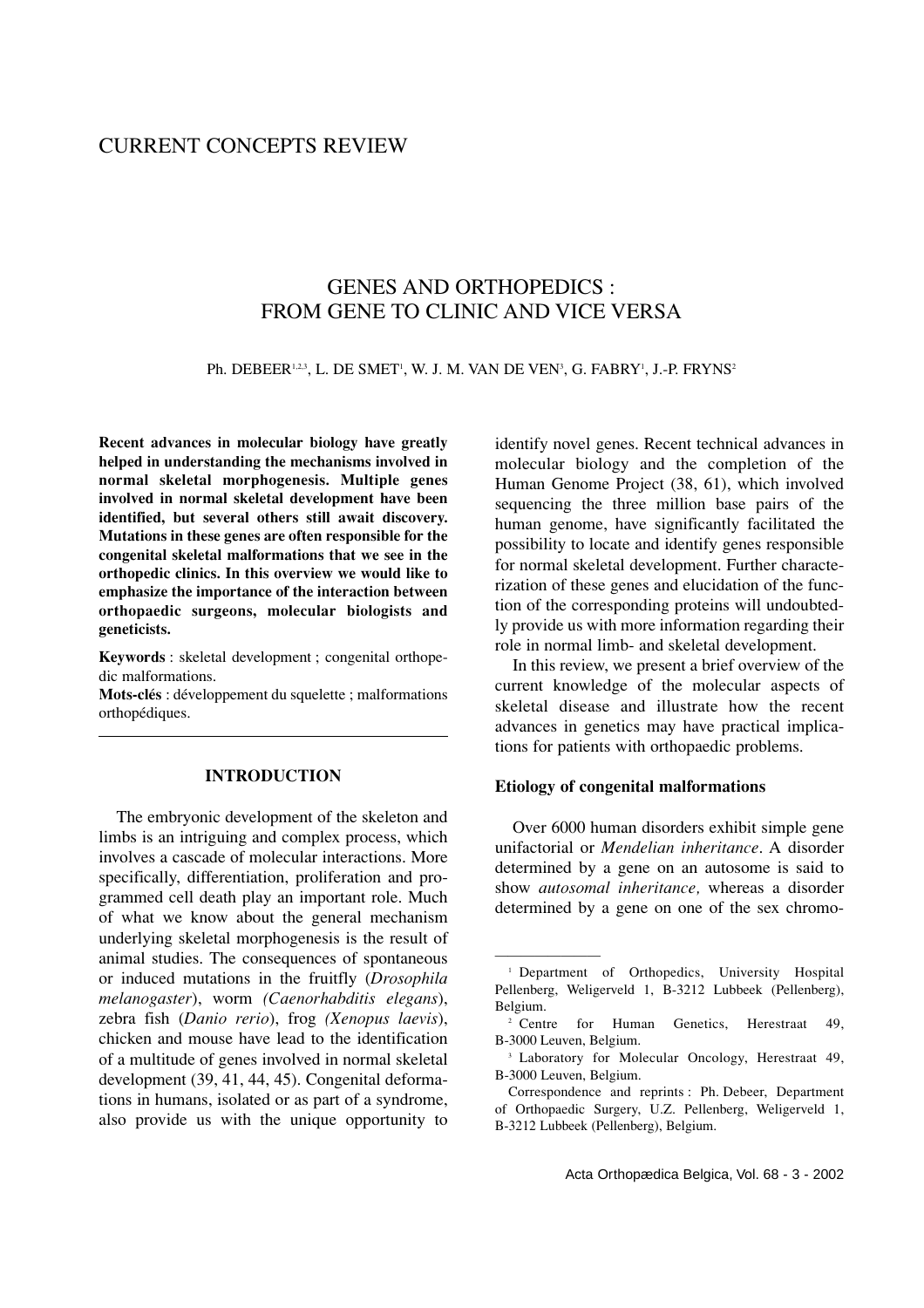somes is said to show *sex-linked inheritance*. A *dominant* trait manifests itself in a *heterozygote,* a person possessing both the abnormal or *mutant* allele and the normal allele. The clinical features in dominant traits can vary from person to person. This is known as *variable expressivity.* In some individuals of families with autosomal dominant traits, the presence of the mutation can go undetected ('skip a generation'), which is known as *reduced penetrance*. In autosomal dominant disorders an affected person usually has an affected parent. Sometimes a disorder can appear in an individual whose parents (and all the previous generations) are unaffected. This sudden appearance of a condition due to a mistake occurring in the transmission of a gene is called a *new mutation* (*de novo* mutation). *Recessive* disorders are only manifest when the mutant allele is present in a double dose (*homozygosity*). Both parents of the affected person are obligate heterozygous for the mutation. They are perfectly healthy *carriers*. Many disorders demonstrate a type of inheritance that is not similar to any recognised Mendelian pattern (for instance congenital dislocation of the hip). This pattern of inheritance is referred to as *multifactorial*. Both genes and environmental factors play a role in these disorders.

When searching for the possible causes of congenital malformations, four categories must be considered.

- 1. Sometimes, a clear exogenous insult can be identified as the main causative factor. Examples include the limb anomalies caused by thalidomide, congenital malformations caused by maternal illness (infections, hypertension, diabetes, toxemia) and transverse limb deficiencies caused by early chorion villus sampling with fetal vascular shock. Poland syndrome (unilateral symbrachydactyly with ipsilateral aplasia of the pectoralis major) is probably due to a primary defect in the development of the subclavian artery.
- 2. In some Mendelian inherited conditions, a single major gene can be identified, for example the *HOXD13* mutations in synpolydactyly  $(1, 47)$ .
- 3. Chromosome studies in patients with a congeni-

tal malformation occasionally reveal a chromosomal aberration. These include abnormalities in chromosome number (aneuploidies, e.g. trisomy 13 and trisomy 21, which give rise to polydactyly and brachydactyly respectively) or abnormalities in chromosome structure (for example the ring chromosome 13 syndrome which is accompanied by absence of the thumb).

4. The great majority of congenital malformations however, are caused by a combination of genetic and environmental factors. In these cases patients have a genetic liability to develop a disease, but an environmental factor is also necessary.

We will further focus our attention on congenital disorders with an underlying genetic defect.

# **How can we find novel genes involved in skeletal malformations ?**

Several approaches can be used in order to detect genes involved in human disease (11, 12). Sometimes information about the underlying biochemical defect is used. Using a *functional cloning* approach, the identification of a gene is based on pre-existing information about the underlying biochemical defect. No reference is made to any chromosomal map position or sequence information. *Positional cloning* assumes no functional information and must locate the responsible genes on the basis of map position. In a first step, linkage analysis of multiple affected families can assist in mapping the disease gene on a specific chromosome. The identification of patients with chromosomal aberrations (chromosomal deletions, inversions, translocations, duplications,...) is often of great help. After mapping the cytogenetic aberration to its correct location on the chromosome, the candidate interval is narrowed down until the gene is identified. The genetic tools used mainly consist of previously constructed chromosomal maps and sequence information. All these data can be found at various sites on the World Wide Web. The completion of the Human Genome Project greatly facilitates the search for genes involved in human disease. The *candidate gene* approach makes use of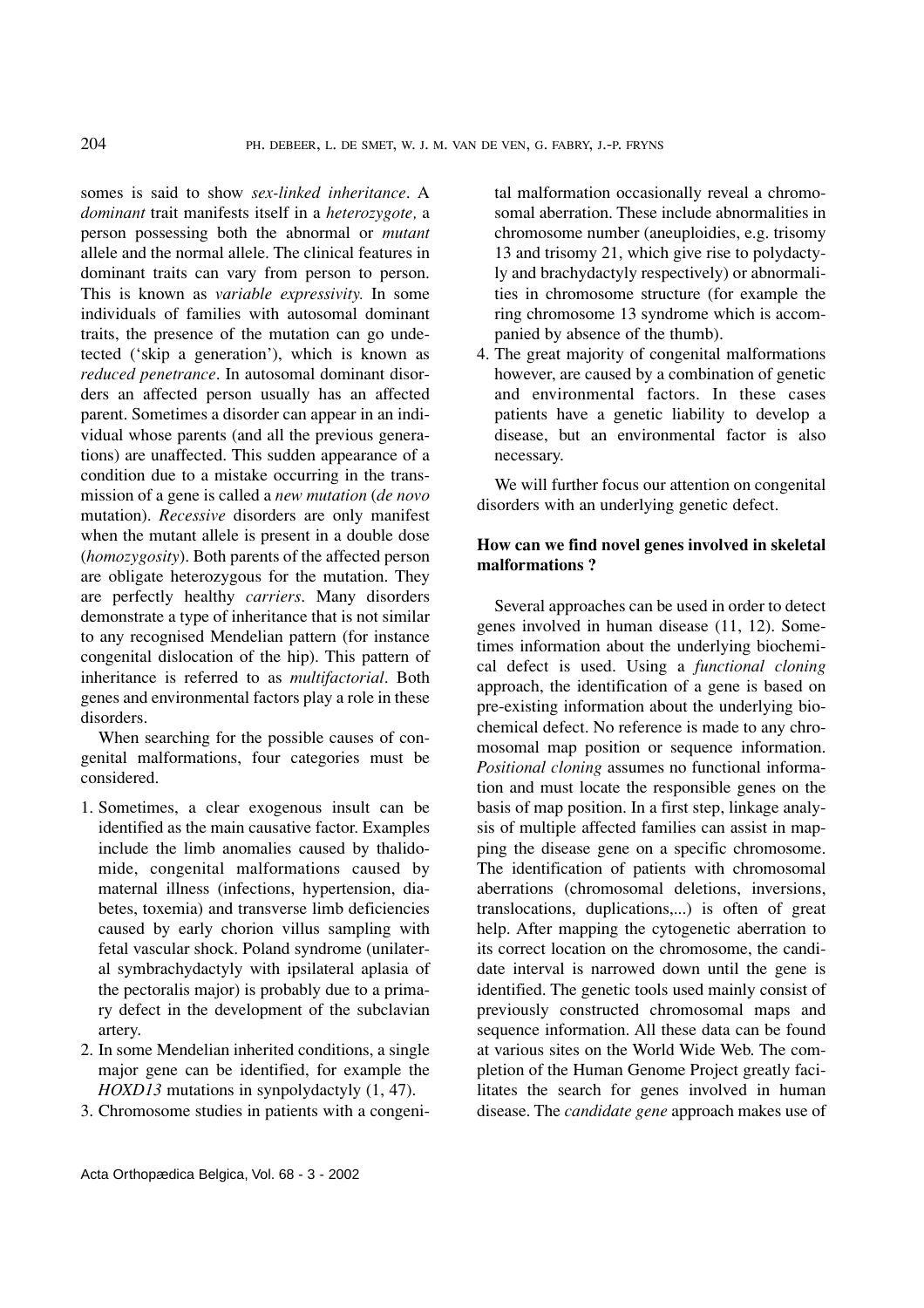information of already known genes. Features of the disease are compared with those of the gene and, depending on the results of this comparison, a specific gene is considered a good candidate or not. Mutation analysis of this gene in affected patients may prove that this gene is indeed responsible for the observed phenotype. The *positional candidate gene* approach combines the two latter methods. First the disease locus is mapped to the correct chromosomal region, followed by a search of this interval to see whether any functionally interesting candidate genes have been positioned there. In our search for genes involved in skeletal malformations, information derived from other species is often of great help. Several mouse models with distinct phenotypes have been described (39, 41). Sometimes a human limb deformity shows great resemblance with that of a previously described mouse. If the genetic defect in the mouse is known, identification of its human counterpart is possible (for example the identification of *hoxa13* mutations in the *hypodactyly* mouse and the subsequent identification of human *HOXA13* mutations in HandFoot-Genital-Syndrome (42, 43)). Figure 1 illustrates how currently all the available data and techniques can be combined in searching for human disease genes. There is a clear interplay between clinical work, computer analysis ("cyber cloning") and laboratory benchwork. It is obvious that the advances in the Human Genome Project greatly speed up this approach.

## **Molecular genetics of skeletal disease : an overview**

A detailed description of all the disorders given below can be found in the OMIM database (Online Mendelian Inheritance in Man ; http://www.ncbi. nlm.nih.gov/Omim/). Table 1 gives an overview of some congenital malformations with orthopedic implications. The underlying genetic defect, if known, is indicated together with the mode of inheritance  $(AD =$  autosomal dominant ;  $AR =$  autosomal recessive) and the OMIM number. Neuromuscular and metabolic disorders were not included.



*Fig. 1.* — This flowchart illustrates the important interplay between clinical work, laboratory benchwork and computer analysis. The key step is to arrive at the point where you can identify a suitable candidate gene (Step B3). This candidate gene can subsequently be tested for mutations in other affected individuals. (Figure adapted with permission from Figure 15.1 in Tom Strachan & Andrew P. Read, Human Molecular Genetics 2, Second edition, 1999, BIOS Scientific Publishers, Ltd).

Acta Orthopædica Belgica, Vol. 68 - 3 - 2002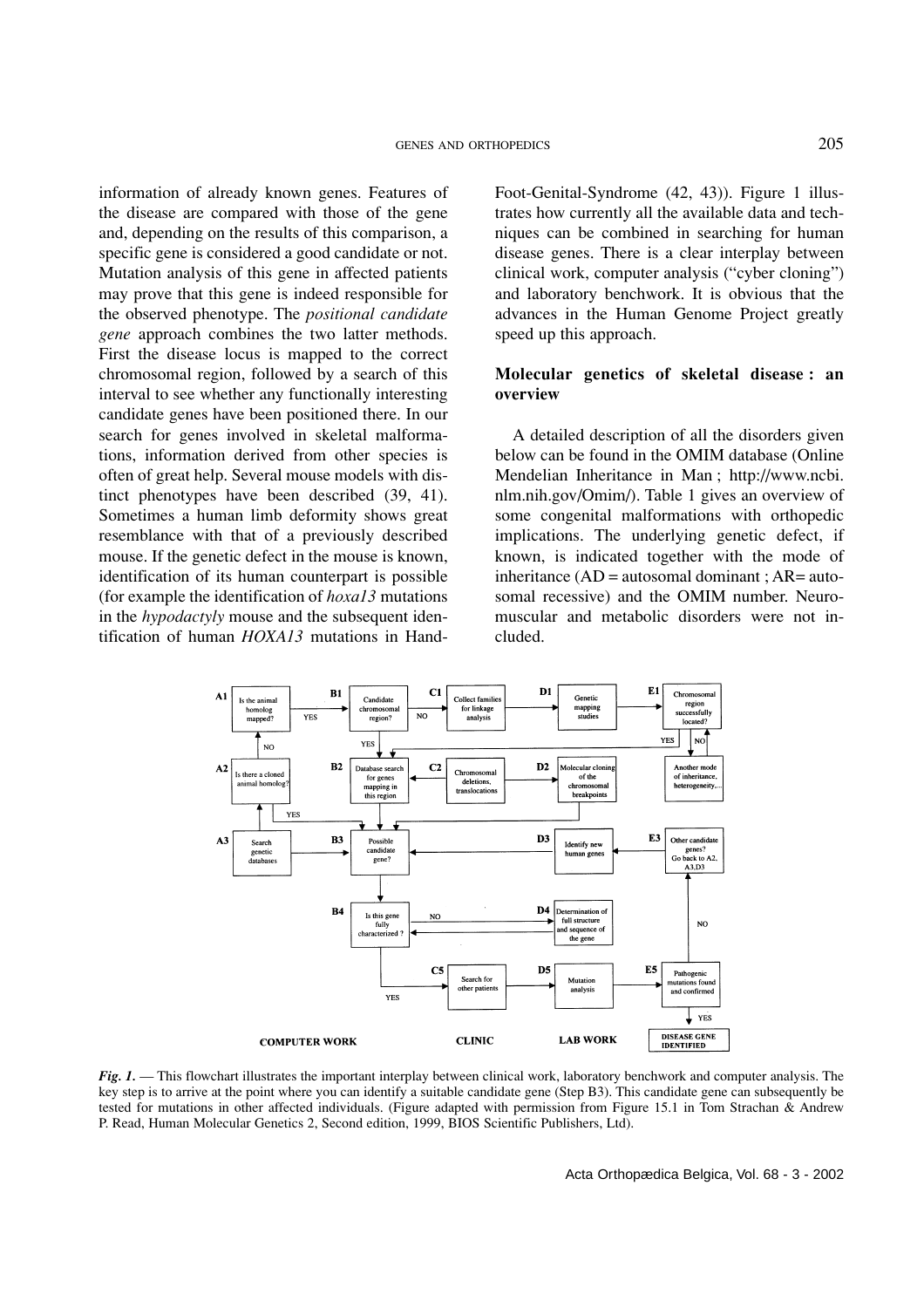| Disease                                       | Inheritance | Causative gene              | <b>OMIM</b>      |
|-----------------------------------------------|-------------|-----------------------------|------------------|
| <b>SKELETAL DYSPLASIAS</b>                    |             |                             |                  |
| Achondrogenesis type I                        | AR          | <b>DTDST</b>                | 600972           |
| Achondrogenesis type II                       | AR          | COL2A1                      | 200610           |
| Achondroplasia                                | AD          | FGFR3                       | 100800           |
| Campomelic dysplasia                          | AR          | SOX9                        | 114290           |
| Cleidocranial dysostosis                      | AD          | <i>RUNX2</i>                | 119600           |
| Diastrophic dysplasia                         | AR          | DTDST                       | 222600           |
| Grebe chondrodysplasia                        | AR          | <b>CDMP1</b>                | 200700           |
| Hypochondroplasia                             | AD          | FGFR3                       | 146000           |
|                                               |             |                             | 127300           |
| Leri-Weill dyschondrosteosis (Madelung)       | AD          | <b>SHOX</b> or <b>SHOXY</b> |                  |
| Metaphyseal chondrodysplasia Jansen type      | AD          | <b>PTHR</b><br>COL10A1      | 156400           |
| Metaphyseal chondrodysplasia Schmid type      | AD          |                             | 156500           |
| Multiple epiphyseal dysplasia                 | AD/AR       | <b>COMP</b>                 | 132400           |
| Nail-patella syndrome                         | AD          | <i>LMXB1</i>                | 161200           |
| Pseudoachondroplasia                          | AD/AR       | <b>COMP</b>                 | 177170           |
| Spondyloepiphyseal dysplasia congenita        | AD          | COL2A1                      | 183900           |
| Spondyloepiphyseal dysplasia tarda            | AD/AR       | $\overline{\mathcal{L}}$    | 184100           |
| Spondyloepiphyseal dysplasia X-linked         | X-linked    | <b>SEDL</b>                 | 313400           |
| Spondylo-metaphyseal dysplasia                | AD          | COL2A1                      | 184250           |
| Stickler syndrome                             | AD          | COL2A1-COL11A1-COL11A2      | 108300-          |
|                                               |             |                             | 604841-          |
|                                               |             |                             | 184840           |
| Thanatophoric dwarfism                        | AR          | <i>FGFR3</i>                | 187600           |
| <b>SYNDROMES</b>                              |             |                             |                  |
| Apert syndrome                                | AD          | FGFR2                       | 101200           |
| Crouzon syndrome                              | AD          | FGFR2                       | 123500           |
| EEC syndrome (ectrodactyly-cleft palate)      | AD          | p63                         | 129900           |
| Ehlers-Danlos syndrome                        | AD/AR       | COL5A1-COL5A2-COL1A1        | 130000           |
| Greig syndrome                                | AD          | GLI3                        | 175700           |
| Holt-Oram syndrome                            | AD          | TBX5                        | 142900           |
| Jackson-Weiss syndrome                        | AD          | FGFR2                       | 123150           |
| Marfan syndrome                               | AD          | <b>Fibrillin1</b>           | 154700           |
| McCune-Albright polyostotic fibrous dysplasia | AD          | <i>GNAS1</i>                | 174800           |
| Oro-facio-digital syndrome                    | X-linked    | CXORF5                      | 311200           |
| Pfeiffer syndrome                             | AD          | FGFR2                       | 101600           |
| Ulnar-mammary syndrome                        | AD          | TBX3                        | 181450           |
| <b>MISCELLANEOUS</b>                          |             |                             |                  |
| Brachydactyly type A1                         | AD          | IHH                         | 112500           |
| Brachydactyly type B1                         | AD          | ROR <sub>2</sub>            | 113000           |
| Brachydactyly type C                          | AD          | <b>CDMP1</b>                | 113100           |
| Hereditary multiple exostoses type 1          | AD          | <i>EXT1</i>                 | 133700           |
| Hereditary multiple exostoses type 2          | AD          | EXT <sub>2</sub>            | 133701           |
| Hereditary multiple exostoses type 3          | AD          | EXT3                        | 600209           |
| Melorheostosis                                | Sporadic    | $\overline{\cdot}$          | 155950           |
| Multiple synostosis syndrome                  | AD          | Noggin                      | 186500           |
| Neurofibromatosis                             | AD          | NF 1                        | 162200           |
| Osteogenesis imperfecta type 1                | AD          | COLIAI-COLIA2               | 166200           |
|                                               |             |                             |                  |
| Osteogenesis imperfecta type 2                | AD/AR       | COLIAI-COLIA2               | 259400-          |
| Osteogenesis imperfecta type 3                | AR          | COLIAI-COLIA2               | 166210<br>259420 |
| Osteogenesis imperfecta type 4                | AD          | COLIAI-COLIA2               | 166220           |
| Osteopetrosis congenita                       | AR          | TCIRG1-CLCN7                | 259700           |
| Osteopetrosis tarda                           | AD          | $\overline{\cdot}$          | 166600           |
| Osteopoikilosis                               | AD          | $\overline{\cdot}$          | 166700           |
|                                               |             |                             |                  |
| Parietal foramina                             | AD          | MSX2                        | 168500           |
| Proximal symphalangism                        | AD          | Noggin                      | 185800           |
| Pycnodysostosis                               | AR          | cathepsin K                 | 265800           |
| Synpolydactyly                                | AD          | HOXD13                      | 186300           |

Table 1

Acta Orthopædica Belgica, Vol. 68 - 3 - 2002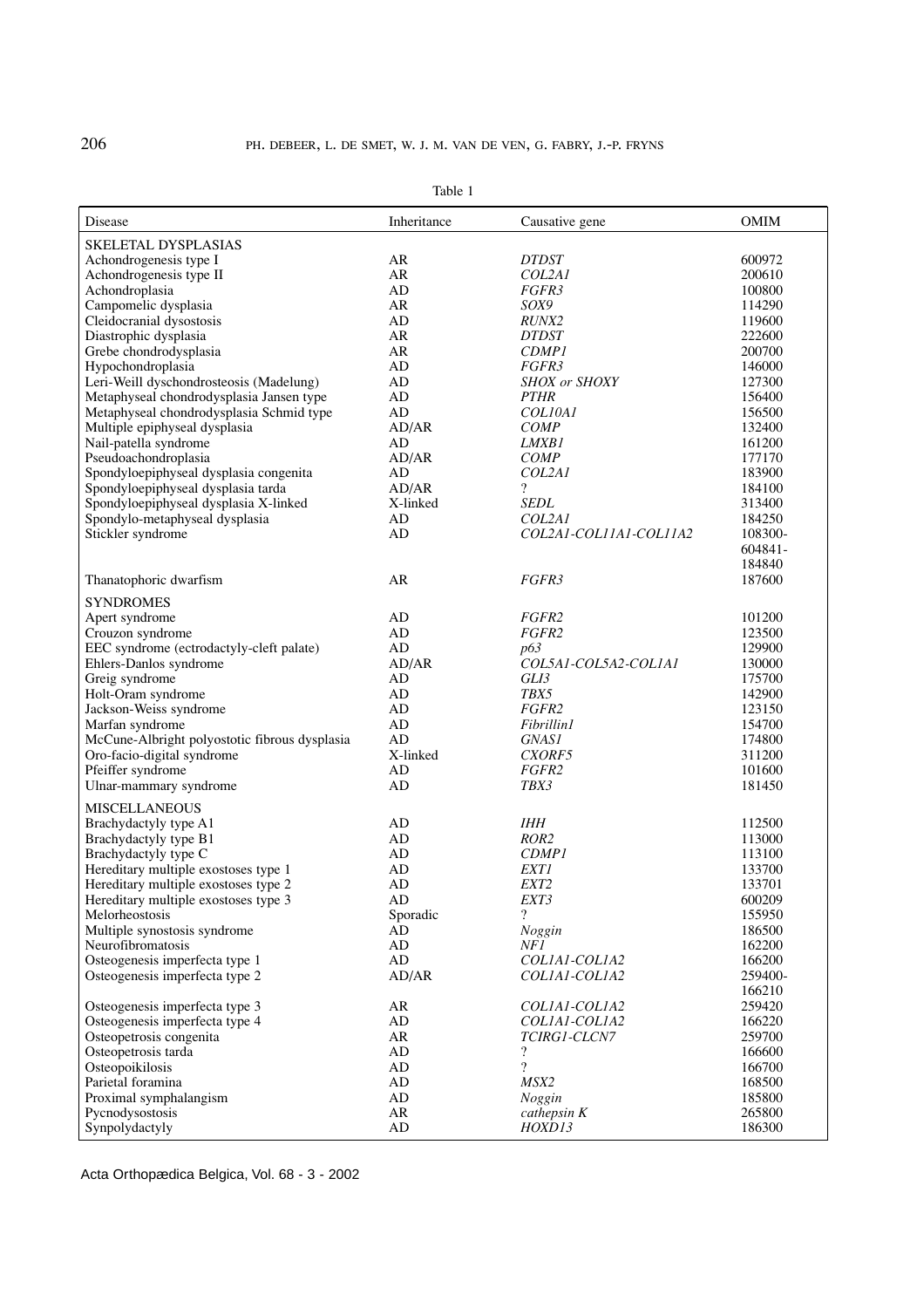

*Fig. 2.* — Schematic representation of the three major regions in the developing limb bud together with the most important signaling molecules (transverse section at the left, sagittal section at the right). The apical ectodermal ridge (AER), a specialized epithelial structure covering the limb bud, controls the proximo-distal outgrowth of the developing limb and is also involved in dorso-ventral patterning. The zone of polarizing activity (ZPA), a region of posterior limb bud mesenchyme, regulates the antero-posterior patterning. The progress zone (PZ) is the area of undifferentiated mesenchyme below the AER. When cells leave the PZ, they have all the necessary positional information along the three axes.

### a) *Disorders of the limbs*

Considerable advances have been made in understanding the molecular mechanisms of vertebrate limb development (21, 34, 49, 60). The outgrowth and development of the limb is a complex process that occurs along three axes : the proximodistal axis, the antero-posterior axis and the dorsoventral axis. Patterning along these axes is controlled by different signaling molecules. The key structure in the process of vertebrate limb development is the **limb bud**. Each limb bud is composed of an outer ectodermal cap and an inner mesodermal core. Experiments in the chick embryo have led to the identification of three major regions within the developing limb bud (fig. 2). The **apical ectodermal ridge (AER),** a specialized epithelial structure at the distal tip of the ectodermal jacket overlying the limb bud, regulates the proper formation of structures along the proximo-distal axis of the developing limb. The **zone of polarizing activity (ZPA),** a region of posterior limb bud mesenchyme, is responsible for antero-posterior patterning and the **progress zone (PZ)**, an undif-

ferentiated area of mesenchyme under the AER, receives signals from both the AER and the ZPA. When cells exit the progress zone, they have all the necessary positional information along the three axes. Cells that leave the PZ at an early stage will develop into more proximal structures, whereas cells that leave the PZ at a later stage will develop in more distal structures.

Fibroblast growth factors (FGFs) are important in limb bud initiation and outgrowth. Once formed, further outgrowth of the limb bud is controlled by the AER. Removal of the AER results in distal limb truncations. The level of truncation depends on when the AER is removed : early removals lead to proximal truncations whereas later removals lead to more distal truncations. Sonic hedghog (Shh) mediates the activity of the ZPA and is thus responsible for antero-posterior patterning. *Shh* expression is restricted to the ZPA, which is located in the posterior limb bud. Grafting of Shh expressing cells along the anterior margin of the limb bud results in the formation of ectopic mirror-symmetric digits. Dorso-ventral patterning requires the expression of several other signaling molecules. Wnt7a is only expressed in the dorsal ectoderm and induces the expression of the transcription factor Lmx-lb in the underlying mesoderm. The homeobox-containing transcription factor Engrailed-1 (En-1) is expressed only in the ventral ectoderm.

As mentioned before, the limb bud is the key structure in upper and lower limb development. The outgrowth of the upper limb begins at day 24, whereas outgrowth of the lower limb bud starts at day 28. Morphologically, the differences between the forelimb and hindlimb are very clear. Molecularly, there are differences in the molecules that specify the limb identity. In the developing embryo, limb-specific expression of *Pitx1*, *Tbx4*, and *Tbx5* regulates the determination of limb identity, but there is strong evidence that several other genes also play an important role (60, 41, 27).

All these signaling molecules make sure that cells in the developing limb develop in the correct manner and give rise to a cartilaginous "Anlage". The "Anlagen" are formed in a proximal to distal sequence : the humeral anlage is formed first, the anlage for the digits is formed last. Joints and fin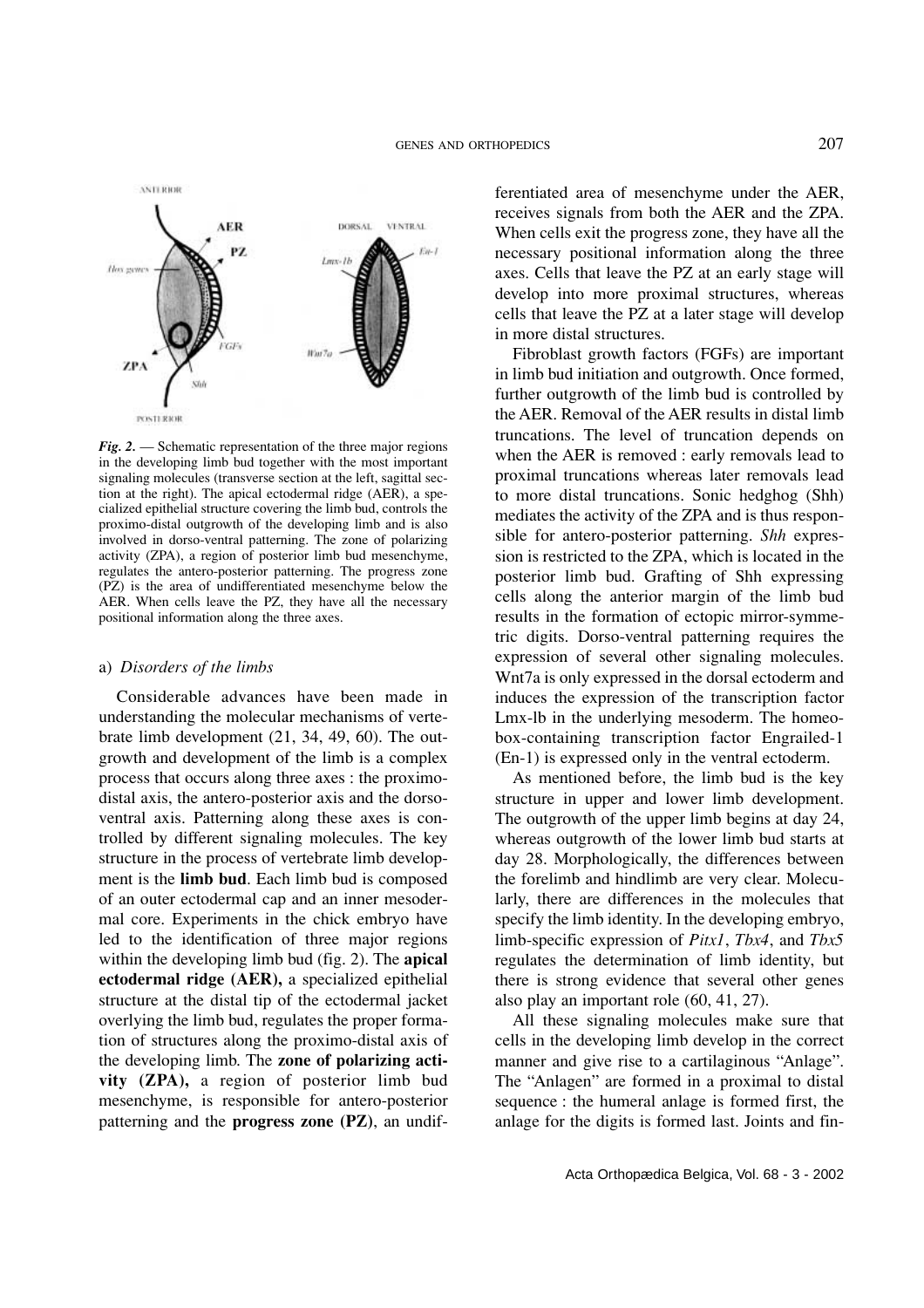gers are subsequently formed through a process of programmed cell death (apoptosis). Bone morphogenetic proteins (BMPs), cartilage-derivedmorphogenetic proteins (CDMPs or growth and differentiation factors (GDFs)), and transcription factors like *HOX* (homeobox) and *T-box* genes play an important role in these processes.

The importance of all these signaling molecules is illustrated by the different congenital malformations in humans and mice, caused by mutations in these genes. Mutations in GLI3, one of the transcription factors involved in the Sonic hedghog pathway, cause Greig cephalopolysyndactyly (skull deformity associated with polysyndactyly of hands and feet ; OMIM 175700), Pallister Hall syndrome (hypothalamic hamartoma, anal defects, variable degree of syndactyly and postaxial polydactyly of hands and feet ; ONIM 146510) or postaxial polydactyly type A (well formed, functional extra digit that articulates with the 5th or extra metacarpal/ metatarsal or a pedunculated postminimus (OMIM 174200)) (35, 52, 53, 62). In mice lacking Noggin, cartilage condensations initiated normally but developed hyperplasia, and initiation of joint development failed (6). Human *NOG* mutations were found in families with multiple synostoses syndrome (SYNS 1 ; OMIM 186500) and also in families with proximal synphalangism (SYM1 ; OMIM 185800) (27). Both SYM1 and SYNS1 have multiple joint fusion as their principal feature. Other examples are the mutations in *HOXD13* which cause synpolydactyly (SPD ; OMIM 186300), characterized by syndactyly between the third and fourth fingers, with digit duplication in the syndactylous web combined with syndactyly of the fourth and fifth toes. Mutations in *CDMPI* cause brachydactyly type C (OMIM 113100) (50). Here, the anomalies of the digits are of many types : brachydactyly of the middle phalanges of the index and middle fingers, triangulation of the fifth middle phalanx, brachymetapody, hyperphalangy (more than 3 phalanges per finger), symphalangism. Holt-Oram syndrome (OMIM 142900), caused by mutations in one of the T-box genes, *TBX5*, is characterized by limb anomalies ranging from triphalangeal thumb to complete absence of the limb, together with cardiac malformations (4). On the other hand, mutations in *TBX3*, are responsible for the ulnar-mammary syndrome (OMIM 181450) (2, 3). Here, the limb malformations range from duplication of the fifth digit to complete absence of hand and forearm. Additional features of this syndrome include defects of the teeth, genitals and apocrine glands including the breasts. Mutations in *MSX2*, another homeobox containing transcription factor, have been described in families with autosomal dominant craniosynostosis and in patients with cranial defects of the parietal bones (foramina parietalia permagna ; OMIM 168500) (33, 63). EEC syndrome (OMIM 129900) is an autosomal dominant disorder characterized by ectrodactyly, ectodermal dysplasia, and facial clefts. Recently, Celli *et al.* (10) found that this syndrome is caused by mutations in the *p63* gene. Mutations in this gene are also responsible for the split hand/split foot malformation (OMIM 605289) (32). Mutations in *LMX1B* are responsible for the patella-nail syndrome (OMIM 161200) which is characterized by dysplasia of the nails and absent or hypoplastic patellae and in some cases nephropathy (20).

b) *Disorders of the axial skeleton*

Ribs and vertebrae are frequently involved in malformation syndromes. Both originate from the sclerotome, a structure composed by differentiation of the somites. Somites are blocks of epithelial cells and they give rise to the development of ribs and vertebrae, the dermis of the dorsal skin, and the skeletal muscles of the body wall and limbs (5, 19, 28). The Notch-Delta pathway is crucial in somitogenesis as demonstrated by several knock-out mutations *(Mesp2, Notch1, Dll1, lunatic fringe* and *Dll3*) in mice. Recently, mutations in the human homologue DLL3 were found to cause axial skeletal defects in spondylocostal dysostosis (SD ; OMIM 277300), a heterogenous group of disorders characterized by multiple hemivertebrae, rib fusions and deletions with a non-progressive kyphoscoliosis (9).

# c) *Disorders affecting the formation and growth of bone and cartilage*

Undifferentiated cells condensate according to a pattern that outlines the future skeletal elements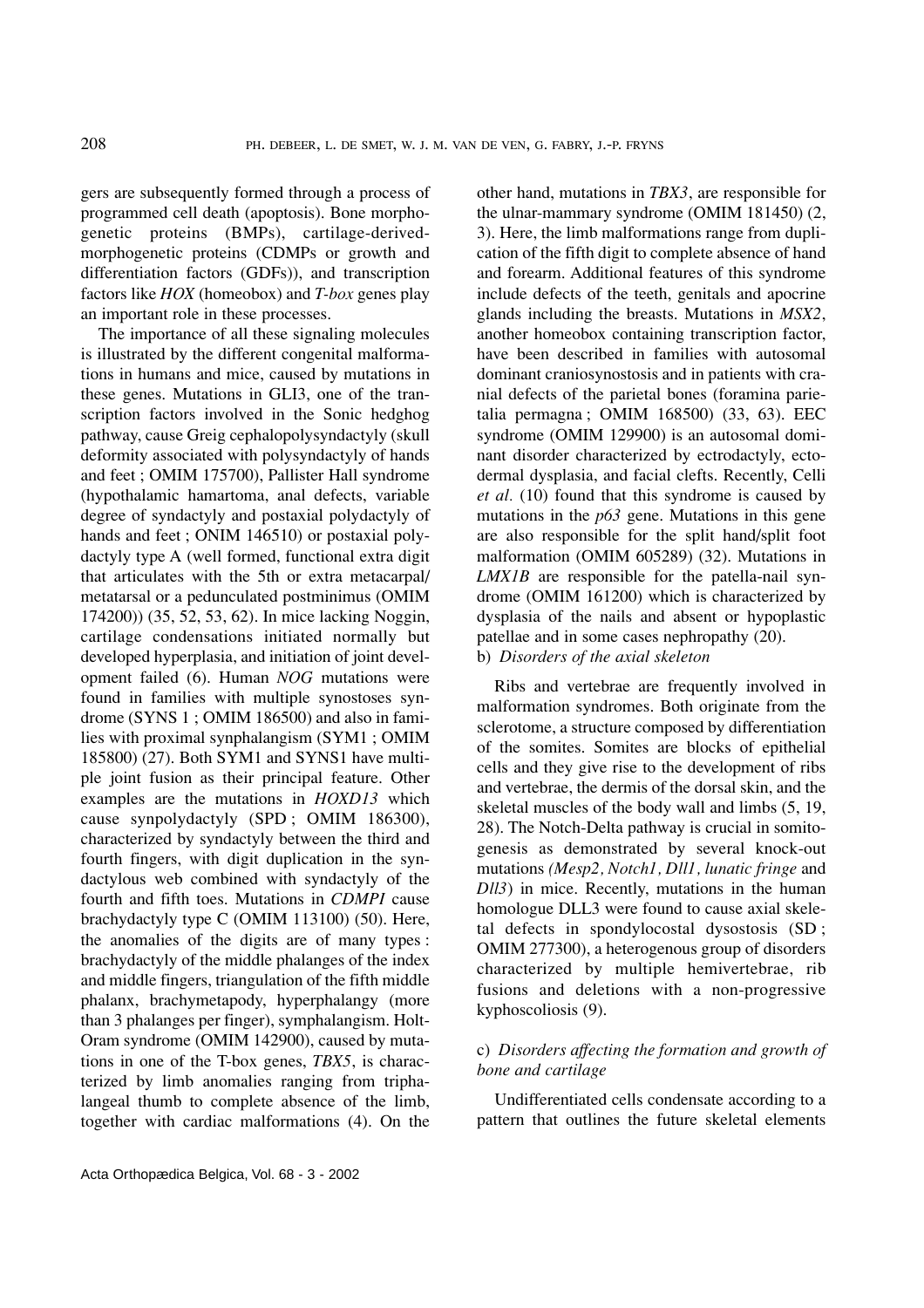('Anlagen'). After condensation, these precursor cells differentiate into chondrocytes or osteoblasts and produce their own specific extracellular matrix (ECM). Bones then develop either through a process of intramembranous ossification (clavicle, flat bones of the skull and the mandible) or through a process of endochondral bone formation (a temporary cartilaginous template is subsequently replaced by bone). Mutations in *RUNX2,* a gene involved in intramembranous ossification, lead to cleidocranial dysplasia (OMIM 119600) (46). Further longitudinal bone growth is achieved in the growth plate of long bones through the proliferation and differentiation of chondrocytes. The growth plate consists of several zones and each zone is under the specific control of regulatory genes (13). In this way, a tight control of proliferation, differentiation, ECM production and cartilage removal is maintained. Several genes involved in these processes have been identified. *FGFR3* keeps the chondrocytes undifferentiated in the resting zone of the growth plate. Mutations in *FGFR3* cause achondroplasia (characterized by a long, narrow trunk, short extremities, particularly in the proximal (rhizomelic) segments, a large head with frontal bossing, hypoplasia of the midface and a trident configuration of the hands ; OMIM 100800), hypochondroplasia (similar as achondroplasia but no involvement of the head ; OMIM 146000), and thanatophoric dysplasia (lethal form of dwarfism ; OMIM 187600) (51, 56, 58). Differentiation of proliferating chondrocytes in the transition zone into hypertrophic cells is controlled by Indian hedghog and PTHrP. Mutations in the gene encoding Indian hedgehog are responsible for brachydactyly type Al (OMIM 112500) (25). In this type of brachydactyly, the middle phalanges of all the digits are rudimentary or fused with the terminal phalanges. In the lower part of the hypertrophic zone of the growth plate, chondrocytes produce collagen into their ECM which starts to calcify. The calcified cartilaginous matrix is removed by osteoclasts and replaced by bone. At the end of the normal growth period the growth plate is completely replaced by bone. The major components of the ECM of normal cartilage are aggrecan and collagen type II. Collagen type I is the major component of

bone, tendons and perichondrium. Mutations in *COL2A1*, the gene encoding type II collagen, can result in several types of dysplasia (achondrogenesis (OMIM 200610), Stickler syndrome (OMIM 108300), spondyloepiphyseal dysplasia congenita (OMIM 183900). Osteogenesis imperfecta types I-IV (OMIM 166200/166210/166220/259420) is caused by mutations in *COL1A1* and *COL2A2*. Multiple epiphyseal dysplasia type 1 (OMIM 132400) and pseudoachondroplasia (OMIM 177170) are caused by mutations in *COMP* (cartilage oligomeric protein), one of the non-collagenous proteins in the ECM (6).

Apart from the collagen and the non-collagenous proteins the ECM of chondrocytes also contains sulfated proteoglycans. Defects in the biochemical pathways that lead to sulfation of these proteoglycans result in distinct chondrodysplasias like diastrophic dysplasia (OMIM 222600) caused by mutations in the gene encoding a sulphate transporter (*DTDST*) (31).

# d) *Disorders caused by abnormal matrix homeostasis*

A continuous interaction between osteoclasts (bone resorption) and osteoblasts (deposition of new bone matrix) results in normal bone turnover and remodelling. In osteopetrosis or marble bone disease (OMIM 259700) there is more bone production than bone resorption. As a consequence of this, very dense bone without trabeculation is produced and bone marrow becomes replaced by bone, which may result in aplastic anaemia and death. Frattini *et al.* (22) and Kornak *et al.* (37) showed that *TCIRG1*, encoding the osteoclast-specific 116 kD subunit of the vacuolar proton pump, was mutated in 5 of 9 patients with infantile malignant osteopetrosis. Recently Kornak *et al.* (36) demonstrated that loss of the ClC-7 chloride channel leads to osteopetrosis in mice and man. Pycnodysostosis (OMIM 265800), a disorder characterized by deformity of the skull (including wide sutures), maxilla and phalanges (acroosteolysis), osteosclerosis, and fragility of bone, is caused by mutations in the lysosomal enzyme cathepsin K (26). In osteoporosis bone catabolism exceeds bone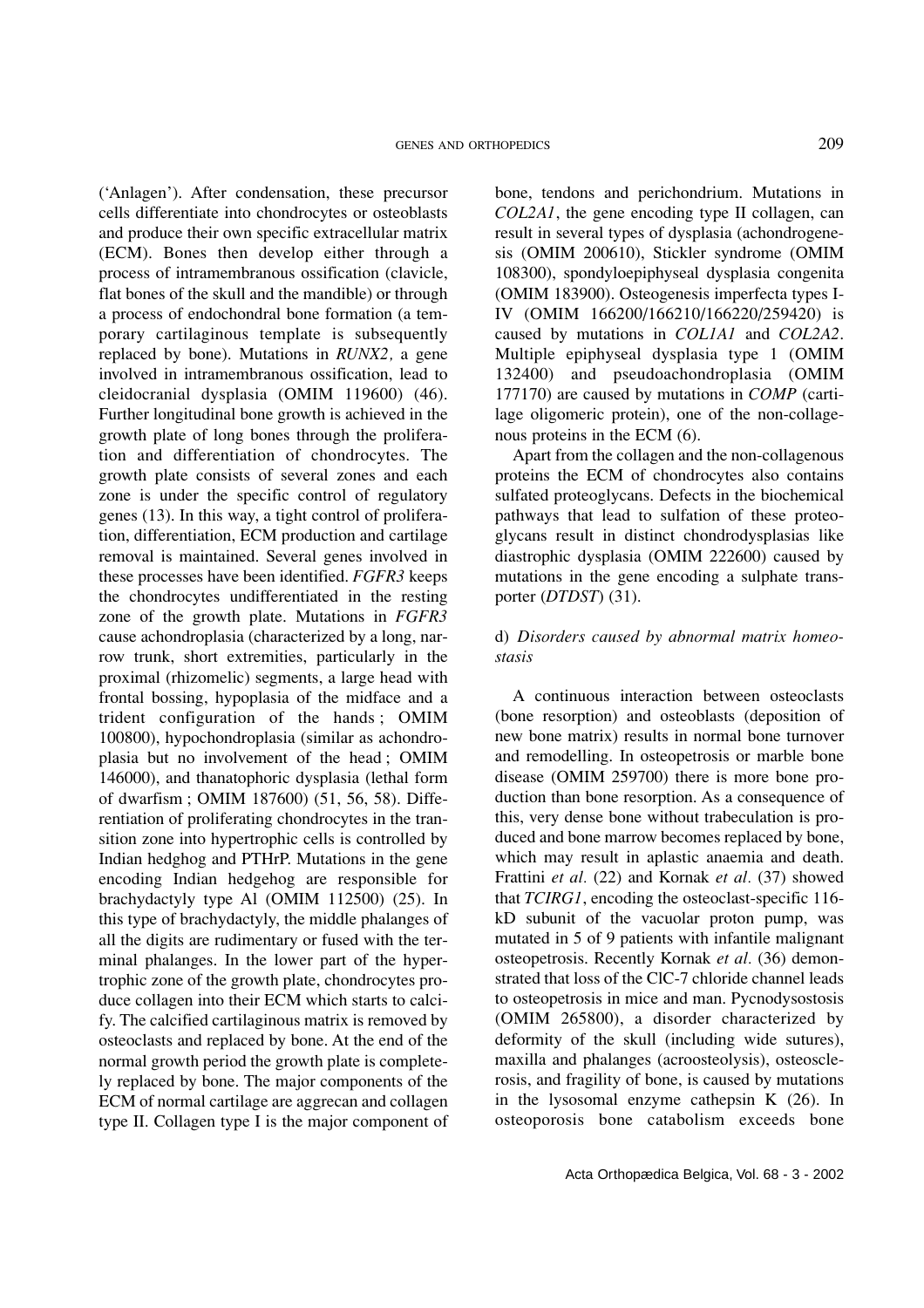anabolism, resulting in a generalized reduction in bone mass. Polymorphisms in the *COL1A1* gene, the *IL-6* gene and in the genes for vitamin D and the calcitonin receptor have been associated with osteoporosis (29, 40, 48, 54). Several mouse mutants exist that display osteoporosis as part of their phenotype. For instance, mice deficient for the proteoglycan biglycan show a reduced growth rate and decreased bone mass after birth (64).

This overview is certainly not meant to be exhaustive, since almost every week new scientific data from the field of skeletal development are published. It merely illustrates that many orthopedic conditions have a genetic basis and that science is progressively unraveling the underlying causes. How can all this information be of any use in daily orthopedic practice ? Currently one of the limiting factors to assign a gene to a disease is the availability of patients with these diseases. The orthopedic surgeon finds himself in a privileged position since he is often one of the first to see patients with rare genetic diseases. Moreover he can provide scientists with clinical samples like articular cartilage, synovial tissue, bone, skin for further research. Since abnormal genes are the basis of many orthopedic disorders, ranging from skeletal dysplasias to osteoarthrosis, orthopedic surgeons need to be aware of the data already available and of the increasing technical possibilities in molecular biology. As will be demonstrated, understanding the genetic basis of inherited orthopedic malformations can help in making a correct diagnosis and counsel patients and families. Eventually, it will also provide the orthopedic surgeon with new therapeutic tools. Finally, the identification of individuals or patients with unique skeletal malformations will help scientists to gain more insight into the complex mechanisms of skeletal development.

# **Diagnosis of inherited skeletal malformations and counseling**

When confronted with a congenital malformation, making the correct diagnosis is a first and important step in the further management of the patient. Making a correct diagnosis is not only helpful in determining the normal evolution, the mode of inheritance and prognosis of the disorder, but will also aid in choosing the appropriate treatment. In order to make a correct diagnosis several classification systems have been proposed. Usually classification systems for congenital orthopedic malformations are based on the clinical and radiological appearance. In the past, various Greek and Latin names were adopted to describe common deficiencies (for example acheira, amelia, ectromelia, micromelia, peromelia, phocomelia,...). These terms often were very confusing to most clinicians. Therefore many authors have tried to develop a more useful classification system based on defects in normal embryologic development. In 1968, Swanson, Barsky and Entin proposed their work "Classification of limb malformations on the basis of embryological failures" (57). In this work, deformities were grouped according to the parts that have been primarily affected by certain embryological failures. The International Federation of Societies for Surgery of the Hand (IFSSH) proposed seven categories based upon the original classification of Swanson. Despite its usefulness, this classification system is not the ideal one as demonstrated by Buck- Gramcko (8) and De Smet *et al.* (15). Other classification systems, like the one described by Temtamy and McKusick (59), are based on anatomical and genetic grounds. This classification system is still used by most clinicians. The use of classification systems based on clinical appearance and skeletal radiology is frequently complicated by a large variation in expressivity and considerable overlap between apparently different malformation syndromes. Further understanding of the molecular pathways involved in normal skeletal and limb development will lead to an entirely different classification system wherein the affected gene/or pathway can be associated with its phenotypical spectrum. For instance, Greig cephalopolysyndactyly, Pallister Hall syndrome and postaxial polydactyly type A1 are all caused by mutations in the *GLI3* gene, but clinically and radiologically these three syndromes are very distinct. When using the 'classical' classification systems they would fall into three separate categories whereas molecularly they fall into one single category.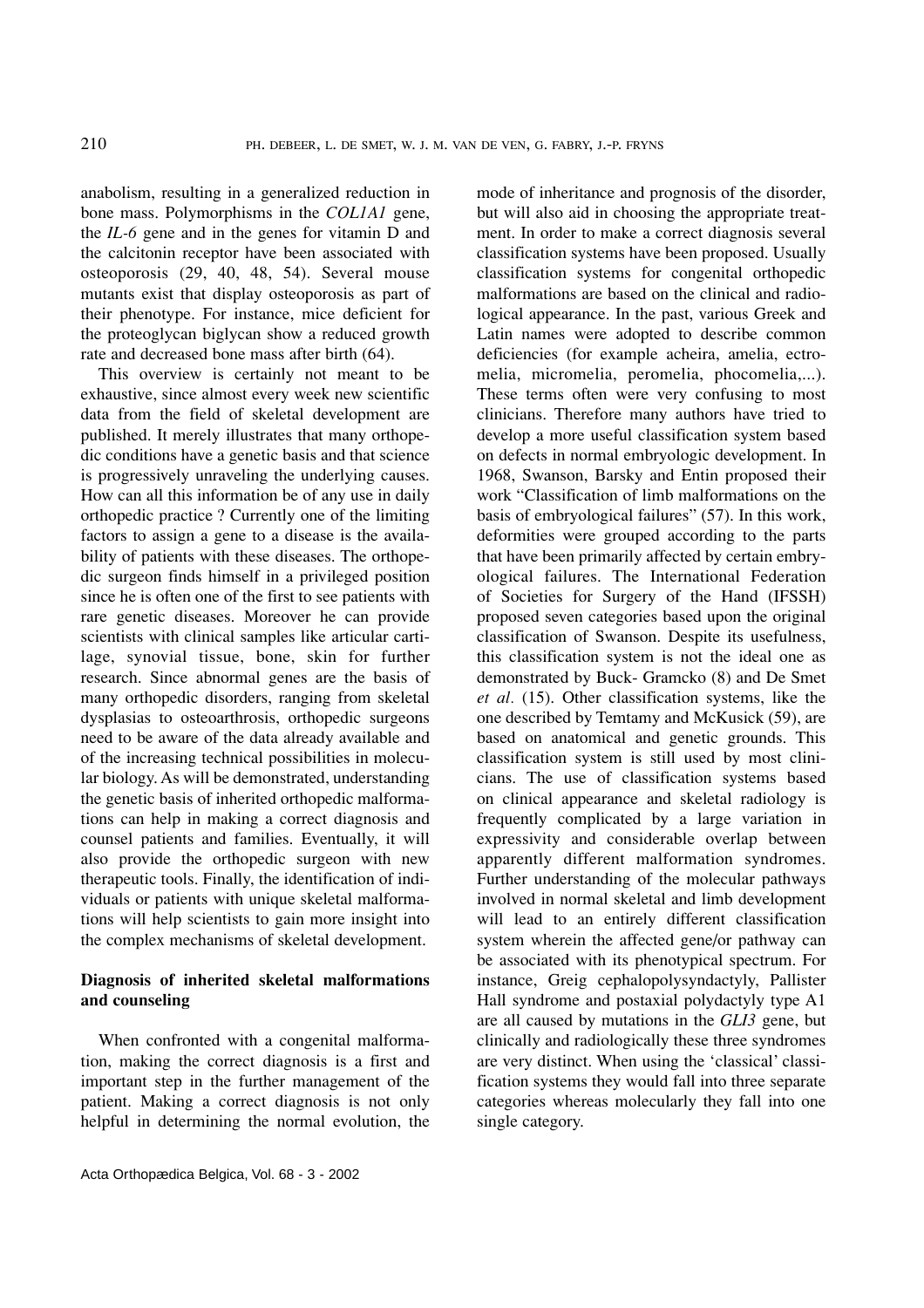Inherited skeletal malformations are often associated with other visceral malformations. Mutations in *TBX5* for instance, cause Holt-Oram syndrome. This syndrome is not only characterized by hand malformations but is also associated with cardiac malformations. In these cases, counseling may not be limited to determining the possible recurrence risk of the limb deformity, but it must also include a screening for possible associated cardiac malformations. Recently, we identified a girl with a complex type of synpolydactyly associated with urogenital problems. She was diagnosed as having Hand-Foot-Genital-Syndrome (HFGS) associated with synpolydactyly (SPD). Three other family members on the maternal side of the family were also known to have SPD. In HFGS, (OMIM 140000) there is first digit and hallux hypoplasia, brachydactyly of second to fifth toes, clinodactyly of the fifth finger and ulnar deviation of the second finger. Males often have hypospadias. Müllerian duct fusion defects in females result in a vaginal septum, a double uterus with double cervix, and urinary abnormalities (ectopic ureteric orifices, vesico-ureteral reflux, pelvi-ureteric junction obstruction). SPD is caused by mutations in the *HOXD13* gene whereas mutations in the *HOXA13* gene cause HFGS. Mutation analysis in this patient revealed both mutations in *HOXD13* and *HOXA13* (Debeer *et al.*, manuscript in preparation). Further analysis within this family showed that the *HOXD13* mutation was present in all affected members on the maternal side. The *HOXA13* mutation came from the paternal side but HFGS was not previously diagnosed here. Upon further investigation subtle urogenital problems were identified in this side of the family. This example illustrates how genetic investigation of an orthopedic malformation clearly has implications in counseling other family members.

### **Therapeutic and scientific implications**

Congenital orthopedic malformations provide a unique opportunity to identify novel molecules involved in normal skeletal development. The identification of such molecules offers potential for new therapeutic strategies in several orthopedic condi-

tions (55). Recombinant human OP-1 (BMP7) is already being used in clinical trials in the treatment of tibial nonunions (23, 24). Increasing knowledge of the molecular pathways involved in the normal differentiation of osteoblasts and chondrocytes will allow us to modify progenitor cells so that they specifically produce the desired molecules when administered to the patient, for example for the treatment of cartilage defects. Genes directly involved in skeletal development can be used as drug targets or as reagents for drug development. For example, drugs that inhibit osteoclast activity could be very valuable in treating patients with Paget's disease or osteoporosis. The discovery of novel molecules or the attribution of novel functions to already known molecules will also have its effect on orthopedic tissue engineering (for a review on tissue engineering see Clin. Orthop. 1999 Oct ; 367 Suppl.) and on the possible applications of gene therapy in certain orthopedic disorders (30).

The following case is an illustration of how an orthopedic malformation can lead to the discovery of molecules possibly involved in normal limb development. All affected members in a family with a complex type of synpolydactyly associated with synostoses were found to have a balanced translocation  $t(12;22)(p11.2; q13.3)$  between chromosome 12 and chromosome 22 (14, 16). The cosegregation of the phenotype with the translocation lead to the hypothesis that on one or on both chromosomes a gene was located involved in normal limb development. When disrupted by the translocation, it would give rise to the observed limb phenotype. Detailed molecular analysis of this translocation resulted in the identification of two genes directly involved in the translocation (17, 18). One of these genes, *Fibulin-1* turned out to be the ideal candidate for the phenotype since it is expressed in the developing handplate. We were able to demonstrate that fibroblasts in the synpolydactyly patients produced significantly less Fibulin-1D protein as compared to normal skin fibroblasts. This finding supports the hypothesis that haploinsufficiency for Fibulin-1D is the cause for this limb malformation and illustrates once more the importance of a normal ECM in skeletal development.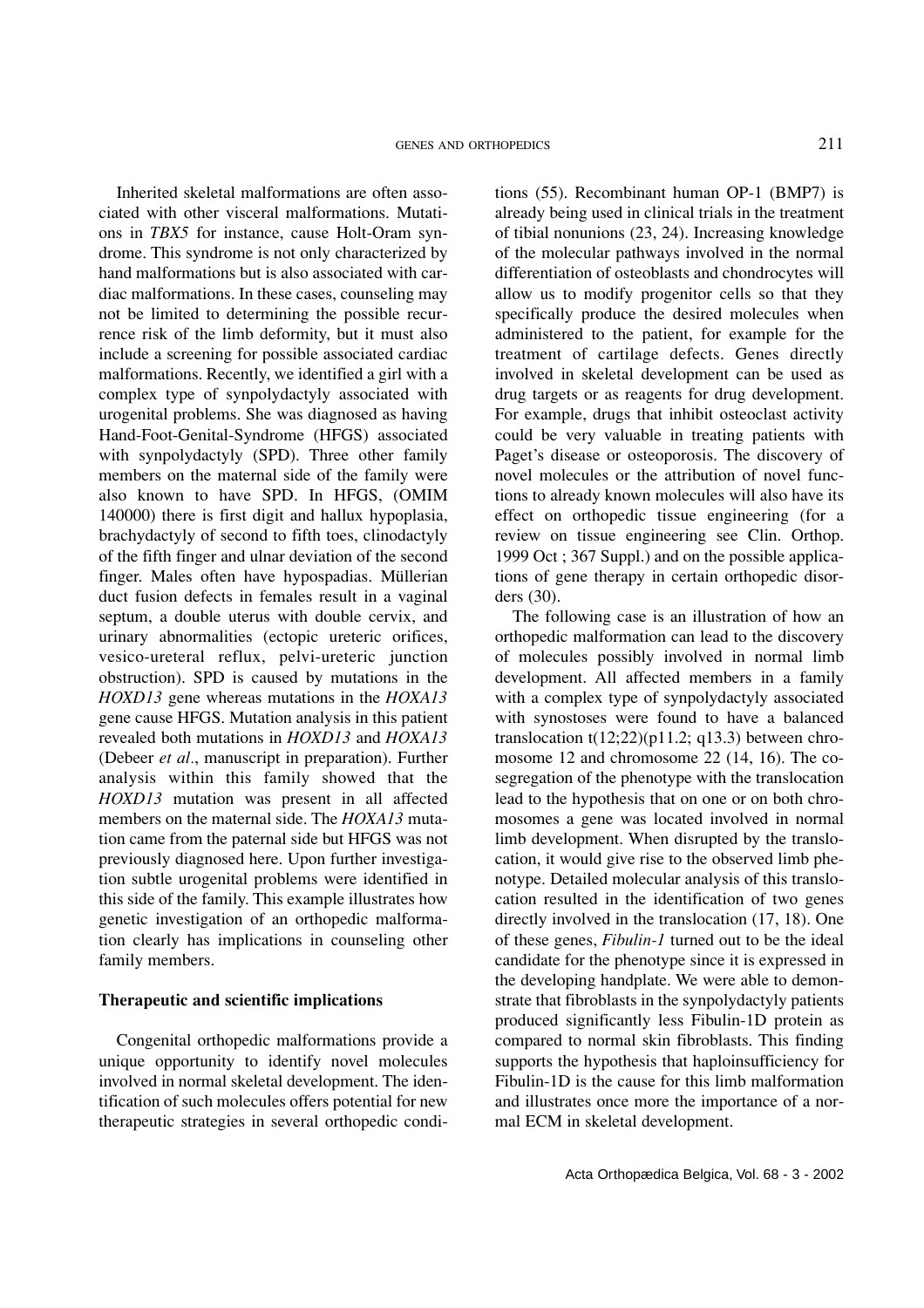### **CONCLUSION**

Orthopedic surgeons need to be aware of the current advances and possibilities in molecular biology and genetics. The increasing amount of information regarding skeletal development has not only diagnostic but also possible therapeutic implications. A good communication between orthopedic surgeons, molecular biologists and geneticists is therefore essential.

### **GLOSSARY**

*Haploinsufficiency* : describes the case where a 50% reduction in the level of gene function causes an abnormal phenotype.

*Homeobox* : conserved DNA sequence that encodes a DNA-binding motif famous for its presence in genes that are involved in orchestrating development of a wide range of organisms.

*Knock-out mutation* : the targeted inactivation of a gene in an intact cell.

*Linkage* : the tendency of genes or other DNA sequences at specific loci to be inherited together as a consequence of their physical proximity on a single chromosome.

*Locus* : unique chromosomal location defining the position of an individual gene or DNA sequence.

*Polymorphism* : any sequence variant present at a frequency  $> 1\%$  in a population or any nonpathogenic sequence variant, regardless the frequency.

*Transcription factor* : eukaryotic protein required to initiate or regulate transcription (= copying one strand of DNA into a complementary RNA sequence by the enzyme RNA polymerase).

### *Aknowledgments*

The authors wish to thank BIOS Scientific Publishers Ltd for permission to use an adapted version of figure 1.

#### **REFERENCES**

- 1. Akarsu A. N., Stoilov I., Yilmaz E., Sayli B.S., Sarfarazi M. Genomic structure of HOXD13 gene : a nine polyalanine duplication causes synpolydactyly in two unrelated families. Hum. Mol. Genet., 1996, 5, 945-952.
- 2. Bamshad M., Le T., Watkins W .S., Dixon M. E., Kramer B. E., Roeder A. D., Carey J. C., *et al.* The spec-

Acta Orthopædica Belgica, Vol. 68 - 3 - 2002

trum of mutations in TBX3 : Genotype/Phenotype relationship in u1nar-mammary syndrome. Am. J. Hum. Genet., 1999, 64, 1550-1562.

- 3. Bamshad M., Lin R. C., Law D. J., Watkins W. C., Krakowiak P. A., Moore M. E., Franceschini P. *et al.* Mutations in human TBX3 alter limb, apocrine and genital development in u1nar-mammary syndrome. Nat. Genet., 1997, 16, 311-315.
- 4. Basson C. T., Bachinsky D. R., Lin R. C., Levi T., Elkins J. A., Soults J., Grayzel D. *et al.* Mutations in human TBX5 cause limb and cardiac malformation in Holt-Oram syndrome. Nat. Genet., 1997, 15, 30-35.
- 5. Brand-Saberi B., Christ B. Evolution and development of distinct cell lineages derived from somites. Curr. Top. Dev. Biol., 2000, 48, 1-42.
- 6. Briggs M. D.., Hoffman S. M., King L. M., Olsen A. S., Mohrenweiser H., Leroy J. G., Mortier G. R. *et al.* Pseudoachondroplasia and multiple epiphyseal dysplasia due to mutations in the cartilage oligomeric matrix protein gene. Nat. Genet., 1995, 10, 330-336.
- 7. Brunet L. J., McMahon J. A., McMahon A. P., Harland R. M. Noggin, cartilage morphogenesis, and joint formation in the mammalian skeleton. Science, 1998, 280, 1455-1457.
- 8. Buck-Gramcko, D. Congenital malformations of the Hand and Forearm. In : Livingston C. (ed). Harcourt Brace and Company Limited, London, 1998.
- 9. Bulman M. P., Kusumi K., Frayling T. M., McKeown C., Garrett C., Lander E. S., Krumlauf R. *et al.* Mutations in the human delta homologue, DLL3, cause axial skeletal defects in spondylocostal dysostosis. Nat. Genet., 2000, 24, 438-441.
- 10. Celli J., Duijf P., Hamel B. C., Bamshad M., Kramer B., Smits A. P., Newbury-Ecob R. *et al.* Heterozygous germline mutations in the p53 homolog p63 are the cause of EEC syndrome. Cell, 1999, 99, 143-153.
- 11. Collins F. S. Positional cloning : let's not call it reverse anymore. Nat. Genet., 1992, 1, 3-6.
- 12. Collins F. S. Positional cloning moves from perditional to traditional. Nat. Genet., 1995, 9, 347-350.
- 13. de Crombrugghe B., Lefebvre V., Behringer R. R., Bi W., Murakami S., Huang W. Transcriptional mechanisms of chondrocyte differentiation. Matrix. Biol., 2000, 19, 389- 394.
- 14. De Smet L., Debeer P., Fryns J. P. Cenani-Lenz syndrome in father and daughter. Genet. Counsel., 1996, 7, 153-157.
- 15. De Smet L., Matton G., Monstrey S., Cambier E., Fabry G. Application of the IFSSH(3)-classification for congenital anomalies of the hand, results and problems. Acta Orthop. Belg., 1997, 63, 182-188.
- 16. Debeer P., Schoenmakers E. F., De Smet L., Van de Ven W. J., Fryns J. P. Cosegregation of an apparently balanced reciprocal  $t(12;22)(p11.2;q13.3)$  with a complex type of 3/3'/4 synpolydactyly associated with metacarpal, metatarsal and tarsal synostoses in three family members. Clin. Dysmorphol., 1998a, 7, 225-228.
- 17. Debeer P., Schoenmakers E. F., Thoelen R. Fryns J. P., Van de Ven W. J. Physical mapping of the t(12;22) translocation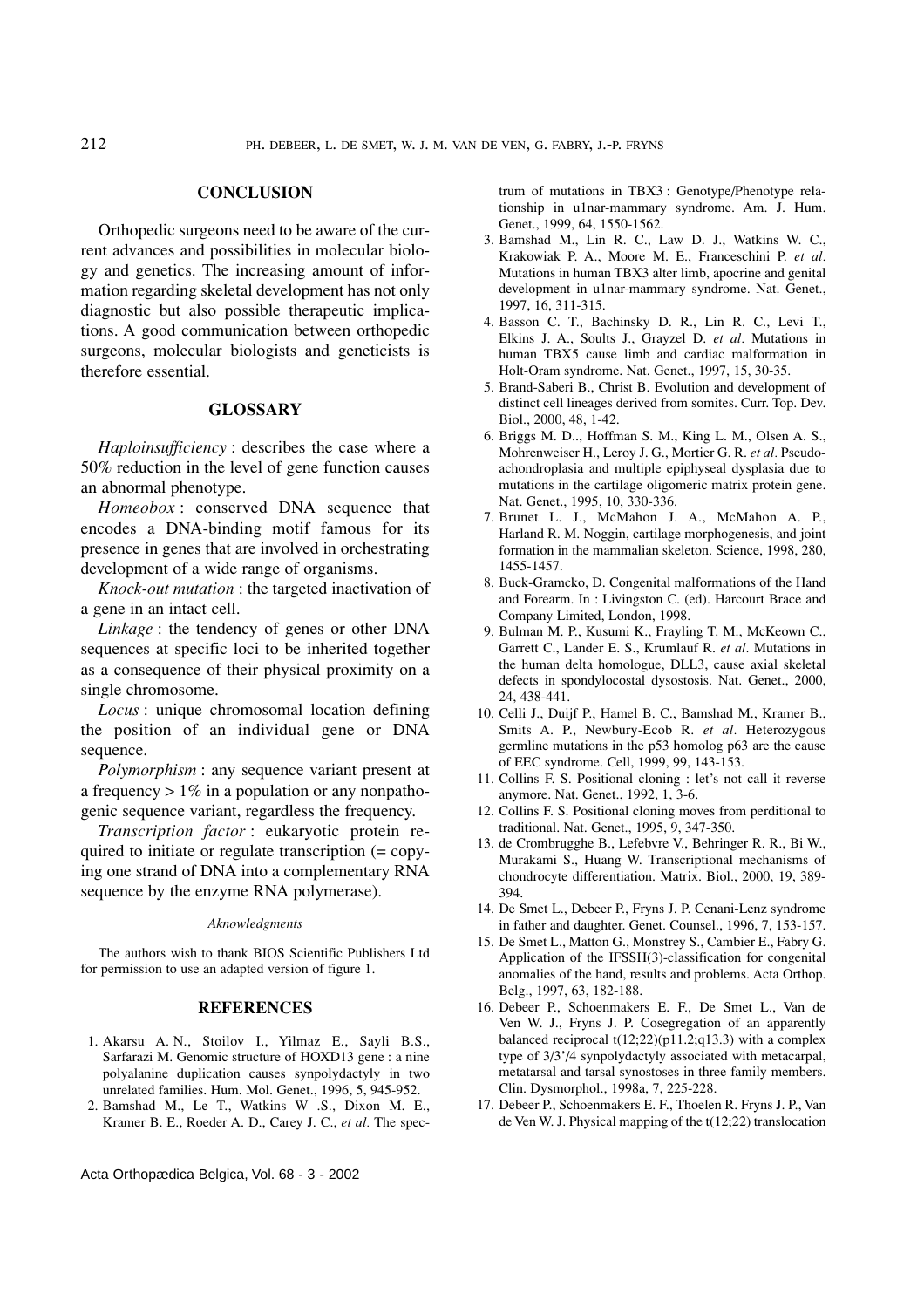breakpoints in a family with a complex type of 3/3'/4 synpolydactyly. Cytogenet. Cell. Genet., 1998b, 81, 229-234.

- 18. Debeer P., Schoenmakers E. F., Thoelen R., Holvoet M., Kuittinen T., Fabry G., Fryns J. P. *et al.* Physical map of a 1.5 mb region on 12p11.2 harbouring a synpolydactyly associated chromosomal breakpoint. Eur. J. Hum. Genet., 2000, 8, 561-570.
- 19. Dockter J. L. Sclerotome induction and differentiation. Curr. Top. Dev. Biol., 2000, 48, 77-127.
- 20. Dreyer S. D., Zhou G., Baldini A., Winterpacht A., Zabel B., Cole W., Johnson R. L. *et al.* Mutations in LMX1B cause abnormal skeletal patterning and renal dysplasia in nail patella syndrome. Nat. Genet., 1998, 19, 47-50.
- 21. Dudley A. T., Tabin C. J. Constructive antagonism in limb development. Cuff. Opin. Genet. Dev., 2000, 10, 387-392.
- 22. Frattini A., Orchard P. J., Sobacchi C., Giliani S., Abinun M., Mattsson J. P., Keeling D. J. *et al.* Defects in TCIRG1 subunit of the vacuolar proton pump are responsible for a subset of human autosomal recessive osteopetrosis. Nat. Genet., 2000, 25, 343-346.
- 23. Friedlaender G. E. OP-1 clinical studies. J. Bone Joint Surg. Am., 2001, 83-A, S160-1.
- 24. Friedlaender G. E., Perry C. R., Cole J. D., Cook S. D., Cierny G., Muschler G. F., Zych G. A. *et al.* Osteogenic protein-1 (bone morphogenetic protein-7) in the treatment of tibial nonunions. J. Bone Joint Surg. Am., 2001, 83-A, S151-8.
- 25. Gao B., Guo J., She C., Shu A., Yang M., Tan Z., Yang X., *et al.* Mutations in IHH, encoding Indian hedgehog, cause brachydactyly type A-1. Nat. Genet., 2001, 28, 386-388.
- 26. Gelb B. D., Shi G. P., Chapman H. A., Desnick R. J. Pycnodysostosis, a lysosomal disease caused by cathepsin K deficiency. Science, 1996, 273, 1236-1238.
- 27. Gibson-Brown J. J., Agulnik S. I., Chapman D. L., Alexiou M., Garvey N., Silver L. M., Papaioannou V. E. Evidence of a role for T-box genes in the evolution of limb morphogenesis and the specification of forelimb/hindlimb identity. Mech. Dev., 1996, 5 6, 93-101.
- 28. Gong Y., Krakow D., Marcelino J., Wilkin D., Chitayat D., Babul-Hirji R., Hudgins L. *et al.* Heterozygous mutations in the gene encoding noggin affect human joint morphogenesis. Nat. Genet., 1999, 21, 302-304.
- 29. Gossler A., Hrabe de Angelis M. Somitogenesis. Curr. Top. Dev. Biol., 1998, 38, 225-287.
- 30. Grant S. F., Reid D. M., Blake G., Herd R., Fogelman I., Ralston S. H. Reduced bone density and osteoporosis associated with a polymorphic Sp1 binding site in the collagen type I alpha 1 gene. Nat. Genet., 1996, 14, 203-205.
- 31. Hardouin P., Anselme K., Flautre B., Bianchi F., Bascoulenguet G., Bouxin B. Tissue engineering and skeletal diseases. Joint Bone Spine, 2000, 67, 419-424.
- 32. Hastbacka J., de la Chapelle A., Mahtani M. M., Clines G., Reeve-Daly M. P., Daly M., Hamilton B. A. *et al.* The diastrophic dysplasia gene encodes a novel sulfate transporter, positional cloning by fine-structure linkage disequilibrium mapping. Cell, 1994, 78, 1073-1087.
- 33. Ianakiev P., Kilpatrick M. W., Toudjarska I., Basel D., Beighton P., Tsipouras P. Split-hand/split-foot malforma-

tion is caused by mutations in the p63 gene on 3q27. Am. J. Hum. Genet., 2000, 67, 59-66.

- 34. Jabs E. W., Muller U., Li X., Ma L., Luo W., Haworth I. S., Klisak I. *et al.* A mutation in the homeodomain of the human MSX2 gene in a family affected with autosomal dominant craniosynostosis. Cell., 1993, 75, 443-450.
- 35. Johnson R. L., Tabin C. J. Molecular models for vertebrate limb development. Cell., 1997, 90, 979-990.
- 36. Kang S., Graham J. M., Jr., Olney A. H., Biesecker L. G. GLI3 frameshift mutations cause autosomal dominant Pallister-Hall syndrome. Nat. Genet., 1997, 15, 266-268.
- 37. Kornak U., Kasper D., Bosl M. R., Kaiser E., Schweizer M., Schulz A., Friedrich W. *et al.* Loss of the ClC-7 chloride channel leads to osteopetrosis in mice and man. Cell., 2001, 104, 205-215.
- 38. Kornak U., Schulz A., Friedrich W., Uhlhaas S., Kremens B., Voit T., Hasan C. *et al.* Mutations in the a3 subunit of the vacuolar  $H(+)$ -ATPase cause infantile malignant osteopetrosis. Hum. Mol. Genet., 2000, 9, 2059-2063.
- 39. Lander E. S., Linton L. M., Birren B., Nusbaum C., Zody M. C., Baldwin J., Devon K. *et al.* Initial sequencing and analysis of the human genome. Nature, 2001, 409, 860-921.
- 40. Li Y., Olsen B. R. Murine models of human genetic skeletal disorders. Matrix Biol., 1997, 16, 49-52.
- 41. Margulies E. H., Kardia S. L., Innis J. W. A comparative molecular analysis of developing mouse forelimbs and hindlimbs using serial analysis of gene expression (sage). Genome Res., 2000, 11, 1686-98.
- 42. Masi L., Becherini L., Gennari L., Colli E., Mansani R., Falchetti A., Cepollaro C. *et al.* Allelic variants of human calcitonin receptor : distribution and association with bone mass in postmenopausal Italian women. Biochem. Biophys. Res. Commun., 1998, 245, 622-626.
- 43. McLean W., Olsen B. R. Mouse models of abnormal skeletal development and homeostasis (review). Trends in Genetics, 2001, 17, S38-S43.
- 44. Mortlock D. P., Innis J. W. Mutation of HOXA13 in handfoot-genital syndrome. Nat. Genet., 1997, 15, 179-180.
- 45. Mortlock D. P., Post L. C., Innis J. W. The molecular basis of hypodactyly (Hd) : a deletion in Hoxa 13 leads to arrest of digital arch formation. Nat. Genet., 1996, 13, 284-290.
- 46. Mundlos S., Olsen B. R. Heritable diseases of the skeleton. Part I : Molecular insights into skeletal developmenttranscription factors and signaling pathways. Faseb J., 1997a, 11, 125-132.
- 47. Mundlos S., Olsen B. R. Heritable diseases of the skeleton. Part II : Molecular insights into skeletal developmentmatrix components and their homeostasis. Faseb. J., 1997b, 11, 227-233.
- 48. Mundlos S., Otto F., Mundlos C., Mulliken J. B., Aylsworth A. S., Albright S., Lindhout D. *et al.* Mutations involving the transcription factor CBFA1 cause cleidocranial dysplasia. Cell., 1997, 89, 773-779.
- 49. Muragaki Y., Mundlos S., Upton J., Olsen B. R. Altered growth and branching patterns in synpolydactyly caused by mutations in HOXD13. Science, 1996, 272, 548-551.
- 50. Murray R. E., McGuigan F., Grant S. F., Reid D. M.,

Acta Orthopædica Belgica, Vol. 68 - 3 - 2002